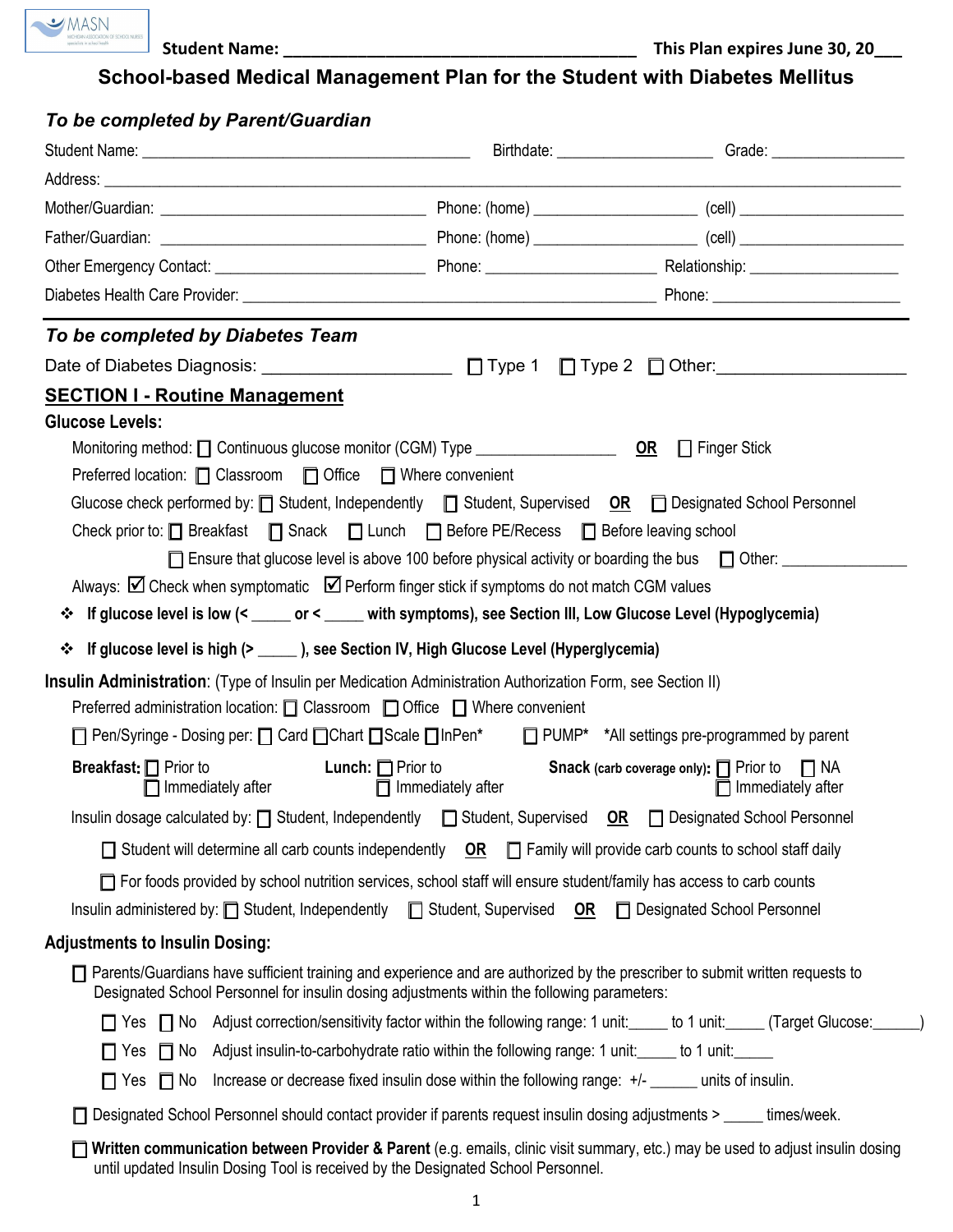$\rightarrow$  MASN

#### **SECTION II – Medication Administration Authorization (MAA) Form**

This form must be completed fully in order for schools to administer the required medication. The school nurse (RN) will call the prescriber, as allowed by HIPAA, if questions arise about the student's medications and/or related diabetes care.

|                                                                  | <b>Prescriber's Authorization:</b>                                                                                                                                                                             |                               |  |                                                                                                                                                                                                                                |  |  |
|------------------------------------------------------------------|----------------------------------------------------------------------------------------------------------------------------------------------------------------------------------------------------------------|-------------------------------|--|--------------------------------------------------------------------------------------------------------------------------------------------------------------------------------------------------------------------------------|--|--|
|                                                                  |                                                                                                                                                                                                                | Date of Birth: Date of Birth: |  | Grade: The Contract of the Contract of the Contract of the Contract of the Contract of the Contract of the Contract of the Contract of the Contract of the Contract of the Contract of the Contract of the Contract of the Con |  |  |
| 1.                                                               | Medication Name: Insulin:   Admelog   Humalog/Lispro   Novolog/Aspart   Apidra   Fiasp                                                                                                                         |                               |  |                                                                                                                                                                                                                                |  |  |
|                                                                  | <b>Dose: Per Accompanying Insulin Dosing Tool</b>                                                                                                                                                              |                               |  |                                                                                                                                                                                                                                |  |  |
| Route: Pen/Syringe (Insulin dosing per nard Dchart nscale InPen) |                                                                                                                                                                                                                |                               |  |                                                                                                                                                                                                                                |  |  |
| $\Box$ PUMP (All settings pre-programmed into pump by parent)    |                                                                                                                                                                                                                |                               |  |                                                                                                                                                                                                                                |  |  |
| $\Box$ InPen (All settings pre-programmed into app by parent)    |                                                                                                                                                                                                                |                               |  |                                                                                                                                                                                                                                |  |  |
|                                                                  | <b>Time:</b> Breakfast: $\Box$ Prior to $\Box$ Immediately after                                                                                                                                               |                               |  |                                                                                                                                                                                                                                |  |  |
|                                                                  | Lunch:<br>$\Box$ Prior to $\Box$ Immediately after                                                                                                                                                             |                               |  |                                                                                                                                                                                                                                |  |  |
|                                                                  | $\Box$ Prior to $\Box$ Immediately after<br>Snack:                                                                                                                                                             |                               |  |                                                                                                                                                                                                                                |  |  |
|                                                                  |                                                                                                                                                                                                                |                               |  |                                                                                                                                                                                                                                |  |  |
|                                                                  | Student may self-carry insulin: TVes TNo Student may self-administer insulin: TVes TNo                                                                                                                         |                               |  |                                                                                                                                                                                                                                |  |  |
| 2.                                                               | <b>Medication Name: Glucagon</b>                                                                                                                                                                               |                               |  |                                                                                                                                                                                                                                |  |  |
|                                                                  | Route & Dose:   Injection, Glucagon/Glucagen/Gvoke PFS:   0.5 mg                                                                                                                                               |                               |  |                                                                                                                                                                                                                                |  |  |
|                                                                  |                                                                                                                                                                                                                | $\Box$ 1.0 mg                 |  |                                                                                                                                                                                                                                |  |  |
|                                                                  | □ Auto-Injection, Gvoke HypoPen: □ 0.5mg/0.1mL                                                                                                                                                                 |                               |  |                                                                                                                                                                                                                                |  |  |
|                                                                  | $\Box$ 1mg/0.2mL                                                                                                                                                                                               |                               |  |                                                                                                                                                                                                                                |  |  |
|                                                                  | □ Nasal, Baqsimi Glucagon Nasal Powder: □ 3mg                                                                                                                                                                  |                               |  |                                                                                                                                                                                                                                |  |  |
|                                                                  | Time: When severe low glucose levels are suspected as indicated by unconsciousness, seizure, or extreme disorientation<br>with inability to safely swallow oral quick-acting glucose.                          |                               |  |                                                                                                                                                                                                                                |  |  |
|                                                                  | Potential Side Effects: Nausea, Vomiting, Rebound Hyperglycemia, Other: 2008. 2010. 2010. 2010. 2010. 2010. 2010                                                                                               |                               |  |                                                                                                                                                                                                                                |  |  |
|                                                                  | Student may self-carry Glucagon: TYes TNo                                                                                                                                                                      |                               |  |                                                                                                                                                                                                                                |  |  |
|                                                                  | □ Please see attached supplemental MAA Form for additional medication orders. Additional training provided by a RN, PA, physician, or<br>Certified Diabetes Educator to Designed School Personnel is required. |                               |  |                                                                                                                                                                                                                                |  |  |
|                                                                  |                                                                                                                                                                                                                |                               |  | Date: <u>University</u>                                                                                                                                                                                                        |  |  |
|                                                                  | (No stamped signatures, please)                                                                                                                                                                                |                               |  |                                                                                                                                                                                                                                |  |  |
|                                                                  |                                                                                                                                                                                                                |                               |  |                                                                                                                                                                                                                                |  |  |
|                                                                  |                                                                                                                                                                                                                |                               |  |                                                                                                                                                                                                                                |  |  |
| Phone:                                                           | FAX:                                                                                                                                                                                                           |                               |  | <u> 1989 - Jan James James Barnett, fransk politik (d. 1989)</u>                                                                                                                                                               |  |  |

#### **Parent/Guardian Authorization:**

I request Designated School Personnel to administer the medications as prescribed by the above prescriber. I certify that I have legal authority to consent to medical treatment for the student named above, including the administration of medications at school. I authorize the school nurse to communicate with the health care provider as allowed by HIPAA.

| Parent/Guardian Name (please print): |      |  |
|--------------------------------------|------|--|
| Parent/Guardian Signature:: _        | Date |  |

Reviewed by RN, PA, Physician, or Certified Diabetes Educator providing training to Designated School Personnel:

\_\_\_\_\_\_\_\_\_\_\_\_\_\_\_\_\_\_\_\_\_\_\_\_\_\_\_\_\_\_\_\_\_\_\_\_\_\_\_\_\_\_\_\_\_\_\_\_\_\_\_\_\_\_\_\_\_\_\_\_\_\_\_\_\_\_\_\_\_\_\_\_\_\_\_\_\_\_\_\_\_\_\_\_\_\_\_\_\_\_\_\_\_\_\_\_\_\_\_\_\_\_\_\_\_\_\_\_\_\_\_\_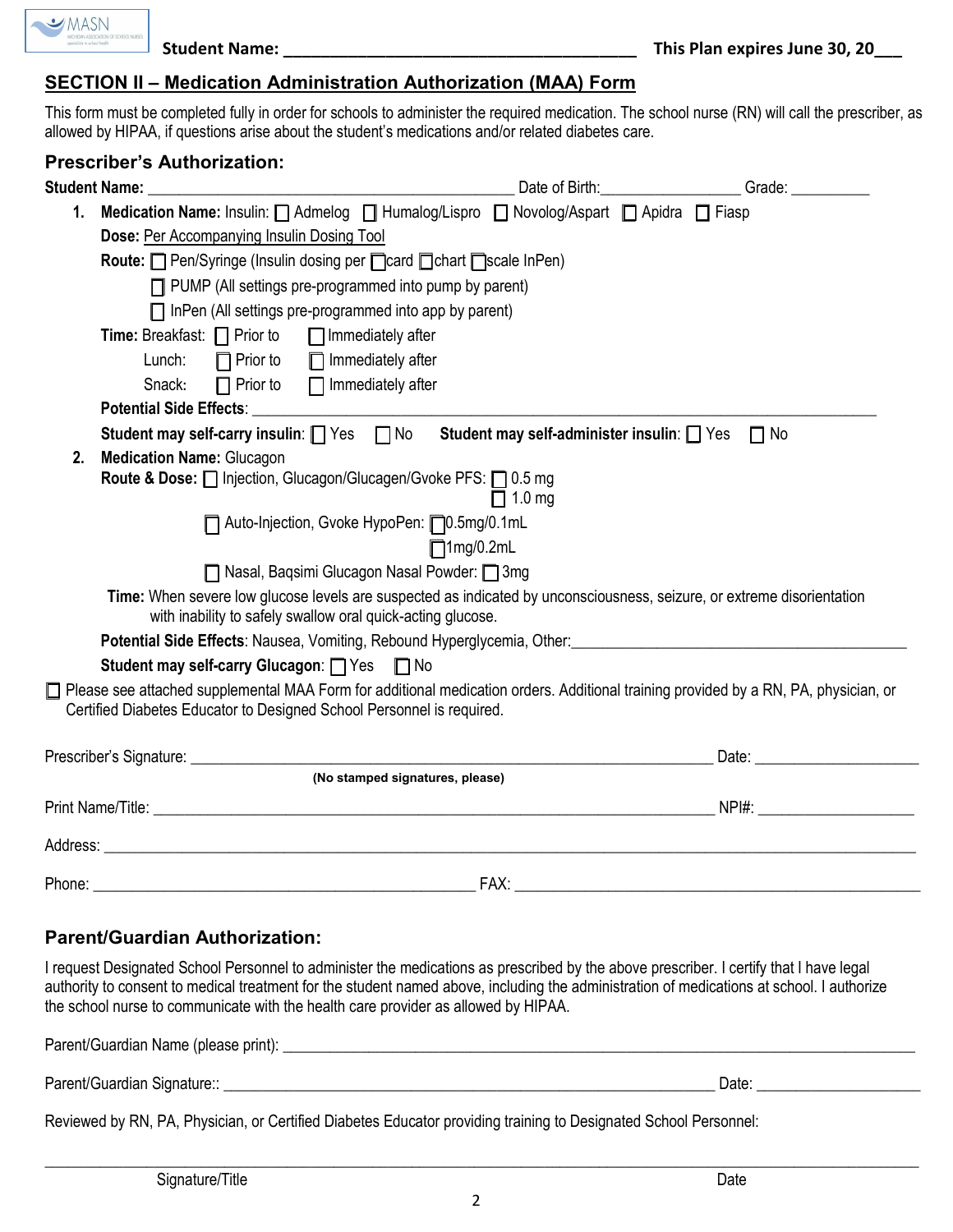

## **SECTION III - Responding to a Low Glucose Level (Hypoglycemia)**

Below are common symptoms that may be observed when glucose levels are **low**. Reminder: These symptoms can change and some students may not display any symptoms. Parents **may** choose to circle their child's most common symptoms.

| <b>Symptoms of a Low Glucose Level (Hypoglycemia)</b>                                                                                                                                                                                                                                                                                                                                                                                                                                                                                                                            |                                                                                                                                                                                                                                                                                                                                                                                                                                                                                                                              |  |  |  |
|----------------------------------------------------------------------------------------------------------------------------------------------------------------------------------------------------------------------------------------------------------------------------------------------------------------------------------------------------------------------------------------------------------------------------------------------------------------------------------------------------------------------------------------------------------------------------------|------------------------------------------------------------------------------------------------------------------------------------------------------------------------------------------------------------------------------------------------------------------------------------------------------------------------------------------------------------------------------------------------------------------------------------------------------------------------------------------------------------------------------|--|--|--|
| Headache<br>Lack of coordination<br>Weak<br>Rapid heartbeat<br>Dizzy<br>Hungry<br>Seizure<br><b>Tiredness</b><br>Shaky<br>Sweaty<br>Confusion<br>Irritability/Personality changes<br>Continuous Glucose Monitor (CGM) alarm/arrows<br>Loss of consciousness<br>Pale<br>Other: _________                                                                                                                                                                                                                                                                                          |                                                                                                                                                                                                                                                                                                                                                                                                                                                                                                                              |  |  |  |
| <b>Actions for Treating Hypoglycemia</b>                                                                                                                                                                                                                                                                                                                                                                                                                                                                                                                                         |                                                                                                                                                                                                                                                                                                                                                                                                                                                                                                                              |  |  |  |
| Treatment for Mild to Moderate Hypoglycemia                                                                                                                                                                                                                                                                                                                                                                                                                                                                                                                                      | Treatment for Severe Hypoglycemia                                                                                                                                                                                                                                                                                                                                                                                                                                                                                            |  |  |  |
| <b>Notify School Nurse or Designated School</b><br>Personnel as soon as you observe symptoms.<br>If possible, check glucose level via finger stick.<br>Do NOT send student to office alone!                                                                                                                                                                                                                                                                                                                                                                                      | <b>Student is:</b><br>$\checkmark$ Unconscious<br>$\checkmark$ Having a seizure<br>$\checkmark$ Having difficulty swallowing                                                                                                                                                                                                                                                                                                                                                                                                 |  |  |  |
| Treat for hypoglycemia if glucose level is:                                                                                                                                                                                                                                                                                                                                                                                                                                                                                                                                      | <b>Follow Emergency Steps</b><br>1. Administer Glucagon                                                                                                                                                                                                                                                                                                                                                                                                                                                                      |  |  |  |
| $\Box$ less than _______ or less than ______ with symptoms.                                                                                                                                                                                                                                                                                                                                                                                                                                                                                                                      | 2. Call 9-1-1                                                                                                                                                                                                                                                                                                                                                                                                                                                                                                                |  |  |  |
| <b>WHEN IN DOUBT, ALWAYS TREAT FOR</b><br><b>HYPOGLYCEMIA AS SPECIFIED BELOW.</b>                                                                                                                                                                                                                                                                                                                                                                                                                                                                                                | 3. Activate MERT (Medical Emergency<br><b>Response Team)</b>                                                                                                                                                                                                                                                                                                                                                                                                                                                                 |  |  |  |
| "Rule of 15"                                                                                                                                                                                                                                                                                                                                                                                                                                                                                                                                                                     | Administer Glucagon                                                                                                                                                                                                                                                                                                                                                                                                                                                                                                          |  |  |  |
| □ Treat with 15 grams of quick-acting glucose<br>(4 oz. juice or 3-4 glucose tabs)<br><u>OR</u><br>Treat with 30 grams of quick-acting glucose<br>(8 oz. juice or 6-8 glucose tabs)<br>if glucose level is less than <b>with the set of the set of the set of the set of the set of the set of the set o</b><br>□ Wait 15 minutes. Recheck glucose level.<br>□ Repeat quick-acting glucose treatment if glucose<br>level is less than ________ mg/dL.<br>$\Box$ Contact the student's parents/guardians.<br>Then:<br>$\Box$ If an hour or more before next meal, give a snack of | $\boxtimes$ Stay with student, protect from injury, turn on side<br>$\boxtimes$ Do not put anything into the student's mouth<br>□ Suspend or remove insulin pump (if worn)<br>☑ Administer Glucagon Per MAA Form:<br>□ Injection, Glucagon/Glucagen/Gvoke PFS:<br>$\Box$ 0.5 mg<br>$\Box$ 1.0 mg<br>□ Auto-Injection, Gvoke HypoPen:<br>$\Box$ 0.5mg/0.1ml<br>$\Box$ 1mg/0.2ml<br>□ Nasal, Baqsimi Glucagon Nasal Powder:<br>$\Box$ 3mg<br>□ Implement Medical Emergency Response:                                           |  |  |  |
| protein and complex carbohydrates<br>$\Box$ If mealtime and no difficulty swallowing, monitor<br>and allow student to eat lunch while waiting to<br>recheck glucose level.<br>$\Box$ Once glucose level is greater than<br>and<br>student has finished eating lunch, give insulin to<br>cover meal carbs only.                                                                                                                                                                                                                                                                   | $\checkmark$ Take AED and any emergency medical<br>supplies to location;<br>Inform Central Administration of Emergency;<br>✓<br>Contact parents; Meet them in the parking lot;<br>✓<br>Meet the ambulance/direct traffic;<br>$\checkmark$<br>Provide copy of student medical record to<br>✓<br>EMS;<br>Control the scene;<br>$\checkmark$<br>$\checkmark$ Document emergency and response on<br>Emergency Response/Incident Report form;<br>Conduct debriefing session of incident and<br>✓<br>response following the event. |  |  |  |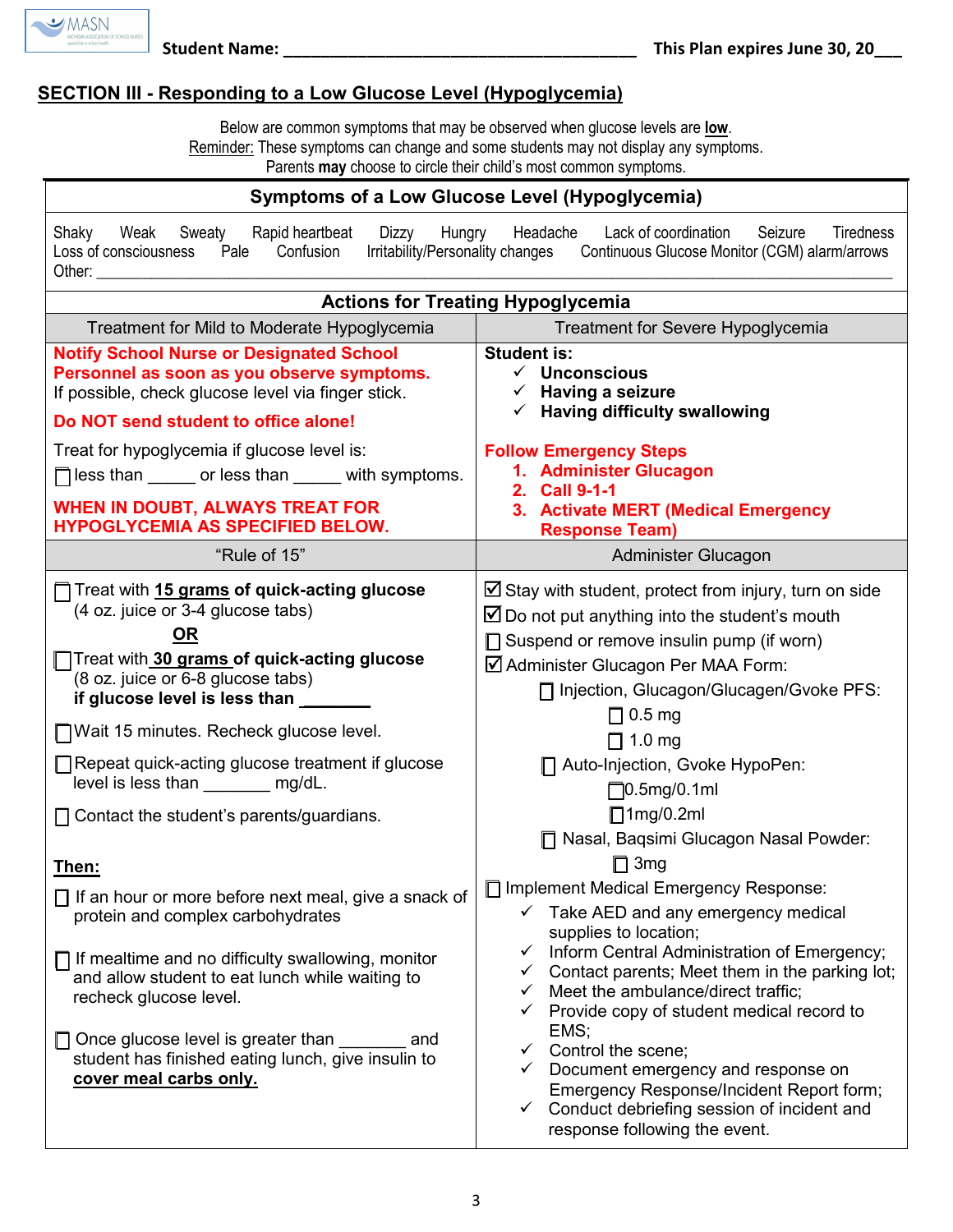

## **SECTION IV - Responding to High Glucose Levels (Hyperglycemia)**

Below are common symptoms that may be observed when glucose levels are **high**. Reminder: These symptoms can change and some students may not display any symptoms.

Parents **may** choose to circle their child's most common symptoms.

| Symptoms of a High Glucose Level (Hyperglycemia)                                                                                                                                                                                                                                                                                                                                                                                                                                     |                                                                                     |  |  |  |
|--------------------------------------------------------------------------------------------------------------------------------------------------------------------------------------------------------------------------------------------------------------------------------------------------------------------------------------------------------------------------------------------------------------------------------------------------------------------------------------|-------------------------------------------------------------------------------------|--|--|--|
| Increased thirst<br><b>Tiredness</b><br><b>Blurred Vision</b><br>Increased urination<br>Increased appetite<br>Decreased appetite<br>Headache<br>Stomach pain/nausea/vomiting<br>Seizure<br>Loss of consciousness/coma<br>Sweet, fruity breath<br>Dry, itchy skin<br>Achiness<br>Continuous Glucose Monitor (CGM) alarm/arrows<br>Other:                                                                                                                                              |                                                                                     |  |  |  |
| <b>Actions for Treating Hyperglycemia</b>                                                                                                                                                                                                                                                                                                                                                                                                                                            |                                                                                     |  |  |  |
| <b>Treatment for Hyperglycemia</b>                                                                                                                                                                                                                                                                                                                                                                                                                                                   | Treatment for Hyperglycemia Emergency                                               |  |  |  |
| <b>Notify School Nurse or Designated School</b><br>Personnel as soon as you observe symptoms.                                                                                                                                                                                                                                                                                                                                                                                        | <b>Call 9-1-1</b><br><b>Activate Medical Emergency Response</b>                     |  |  |  |
| □ For glucose level less than 300:                                                                                                                                                                                                                                                                                                                                                                                                                                                   | $\Box$ Call 9-1-1 if severe symptoms are present.                                   |  |  |  |
| If not mealtime – do not give correction dose of<br>$\checkmark$<br>insulin, offer water, return to normal routine if                                                                                                                                                                                                                                                                                                                                                                | Severe symptoms <b>may</b> include:                                                 |  |  |  |
| feeling well                                                                                                                                                                                                                                                                                                                                                                                                                                                                         | Abdominal pain<br>✓                                                                 |  |  |  |
| If mealtime, give insulin as prescribed<br>$\checkmark$                                                                                                                                                                                                                                                                                                                                                                                                                              | <b>Nausea/Repetitive Vomiting</b><br>✓                                              |  |  |  |
| (see Section I, Routine Management, Insulin Administration)                                                                                                                                                                                                                                                                                                                                                                                                                          | Change in level of consciousness<br>✓                                               |  |  |  |
| □ For glucose level 300 or greater:                                                                                                                                                                                                                                                                                                                                                                                                                                                  | Lethargy                                                                            |  |  |  |
| If mealtime, give insulin as prescribed<br>✓<br>(see Section I, Routine Management, Insulin Administration)                                                                                                                                                                                                                                                                                                                                                                          |                                                                                     |  |  |  |
| Have student check ketones<br>✓                                                                                                                                                                                                                                                                                                                                                                                                                                                      | □ Implement Medical Emergency Response:                                             |  |  |  |
| <b>Positive Ketones:</b><br>Н<br>$\checkmark$ Call parent/guardian<br>• Trace or Small - attempt to flush, remain in school<br>if feeling well and no vomiting<br>• Moderate or Large - parent pick-up immediately<br>Give 8-16 oz. of water hourly<br>✓<br>No exercise, physical education, or recess<br>✓<br>Recheck ketones at next urination<br>✓<br>If on pump, check infusion set/pump site:<br>v<br>Is tubing disconnected?<br>• Is there wetness around the pump site, etc.? | Take AED and any emergency medical<br>supplies to location;                         |  |  |  |
|                                                                                                                                                                                                                                                                                                                                                                                                                                                                                      | Inform Central Administration of Emergency;<br>✓                                    |  |  |  |
|                                                                                                                                                                                                                                                                                                                                                                                                                                                                                      | Contact parents; Meet them in the parking lot;<br>✓                                 |  |  |  |
|                                                                                                                                                                                                                                                                                                                                                                                                                                                                                      | Meet the ambulance/direct traffic;<br>✓                                             |  |  |  |
|                                                                                                                                                                                                                                                                                                                                                                                                                                                                                      | Provide copy of student medical record to<br>EMS;                                   |  |  |  |
|                                                                                                                                                                                                                                                                                                                                                                                                                                                                                      | Control the scene;<br>✓                                                             |  |  |  |
|                                                                                                                                                                                                                                                                                                                                                                                                                                                                                      | Document emergency and response on<br>✓<br>Emergency Response/Incident Report form; |  |  |  |
| <b>Negative Ketones:</b>                                                                                                                                                                                                                                                                                                                                                                                                                                                             | Conduct debriefing session of incident and<br>✓                                     |  |  |  |
| $\checkmark$ If not mealtime - offer water, return to normal<br>routine if feeling well                                                                                                                                                                                                                                                                                                                                                                                              | response following the event.                                                       |  |  |  |
| □ If no ketone strips are available:                                                                                                                                                                                                                                                                                                                                                                                                                                                 |                                                                                     |  |  |  |
| $\checkmark$ Treat as Positive Ketones                                                                                                                                                                                                                                                                                                                                                                                                                                               |                                                                                     |  |  |  |
| $\checkmark$ Request strips from family                                                                                                                                                                                                                                                                                                                                                                                                                                              |                                                                                     |  |  |  |

\_\_\_\_\_\_\_\_\_\_\_\_\_\_\_\_\_\_\_\_\_\_\_\_\_\_\_\_\_\_\_\_\_\_\_\_\_\_\_\_ \_\_\_\_\_\_\_\_\_\_\_\_\_\_\_\_\_\_\_\_\_\_\_\_\_\_\_\_\_\_\_\_\_\_\_\_\_\_\_\_